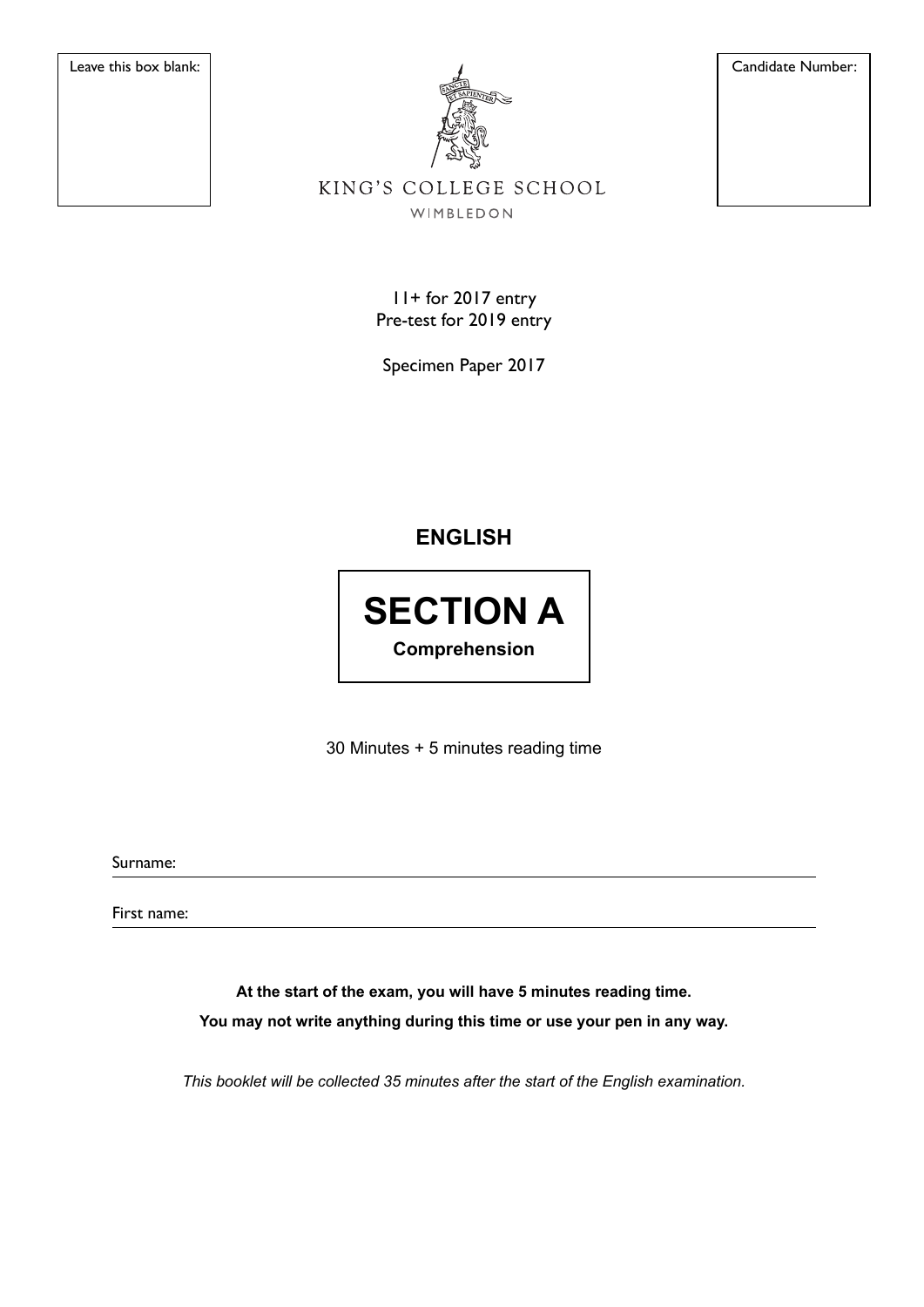### **Section A - Comprehension**

You will be given **fi ve minutes** to read through the passage and questions which follow. You are not allowed to write during this time. When the invigilator tells you to begin writing, you will have **thirty minutes**  in which to answer the questions.

*The following passage is taken from 'North Against the Sioux' by Kenneth Ulyatt. Portugee is a cowboy making a dangerous journey in order to get help for some of his friends, besieged in their fort. Fortune is the name of his faithful horse.*

#### **The Pass Through The Mountains**

- *1* Portugee had to go forward along the narrow mountain pass: behind him, and high above, held only by trees, the driven snow had accumulated into one huge, unsteady, fairy-tale bridge. It weighed a thousand tons, but was suspended upon a fragile web of creaking branches. Ahead, the wolves ranged right across the pass, snarling so hungrily that Fortune refused to move another pace.
- *5* Portugee tried once more. 'C'mon, Fortune, feller', and slapped the horse's cold grey rump with his pistol. Fortune moved another step or two, and the nearest wolf crouched, ready to spring. Reluctantly, aware of the vast ice bridge above, Portugee raised his gun.

Crack! The wolf leaped, twisted and crashed to the ground between the wolf pack and the terrified horse.

- *10* Crack! Another noise shattered the air, but Portugee had not fired again. With mounting horror, he looked up. The whole span of ice seemed to drop a few feet and then stop. At the edges, against the black rock, a shower of snow jetted downwards like water from a fall. The cracking noise came again; dark lines began to run across the face of the ice, and quite slowly three or four blocks as big as buffalo toppled forward into the ravine.
- *15* He yelled at the horse. Still Fortune faced the wolves, unaware of the falling terror behind. Portugee slammed his pistol in his holster. Then, with one backward glance at the shattering ice above him, he played his last card. He rose in his stirrups. Digging his hands into the horse's mane, he leaned forward over Fortune's neck. The horse thrust up his head, unused to the weight balanced over him. This was what Portugee wanted. Bending forward as far as he could, he thrust his face
- *20* down to the horse's mouth. The soft velvet flesh came up to meet him, and as the avalanche broke above, the rider bared his teeth and bit hard into Fortune's muzzle.

Fortune gave a surprised scream, and reared. Gamely, Portugee held on: hair and blood filled his mouth as the horse leaped forward, the wolves scattering beneath his flashing hooves. Jarred and shaken, Portugee could only cling there. It was an old, savage Indian trick, but it worked.

- *25* With a roar that filled the air like continuous thunder, the ice bridge broke up. Thousands of tons of frozen snow crashed down into the narrow pass. Blocks of ice as big as stage-coaches pitched along the bottom like marbles. Branches of firs broke and splintered like matchsticks as the avalanche rolled on. The wolf pack turned and broke. For one amazing moment, horse and rider, wolves and foxes fled side by side along the floor of the ravine while just behind them the
- *30* snow piled an enormous tumbling mass - on the spot where, a few minutes before, they had faced each other for a fight to the death.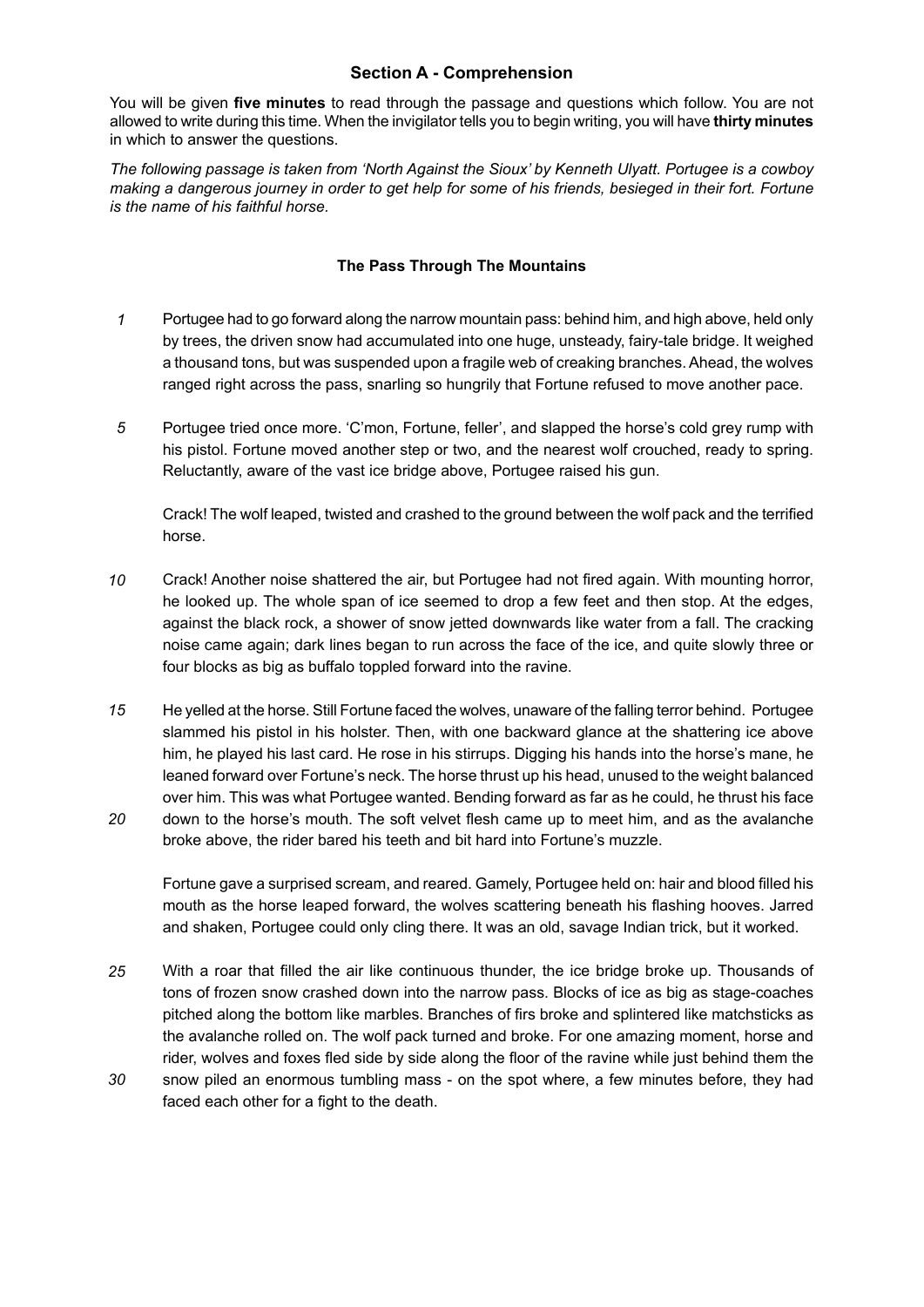## **Now answer the questions to the best of your ability.**

1. Explain in a few words for each one what the following words mean as used in the passage.

| a) accumulated (line 2)<br>b) fragile (line 3)<br>c) ravine (line 14)       | d) reared (line 22)<br>e) avalanche (line 28) |                      |
|-----------------------------------------------------------------------------|-----------------------------------------------|----------------------|
| a)                                                                          |                                               |                      |
| b)                                                                          |                                               |                      |
| c)                                                                          |                                               |                      |
| d)                                                                          |                                               |                      |
| e)                                                                          |                                               |                      |
|                                                                             |                                               | $(10 \text{ marks})$ |
| 2. Portugee faces two dangers at the beginning of the story: what are they? |                                               |                      |
|                                                                             |                                               |                      |
|                                                                             |                                               |                      |
|                                                                             |                                               | $(2 + 2 marks)$      |
|                                                                             |                                               |                      |
| 3. Why will Fortune not move forward?                                       |                                               |                      |
|                                                                             |                                               |                      |
|                                                                             |                                               | $(2$ marks)          |
| 4. Why is Portugee at first unwilling to fire his gun at the wolves?        |                                               |                      |
|                                                                             |                                               |                      |
|                                                                             |                                               |                      |
|                                                                             |                                               | $(2$ marks)          |
| 5. There are two cracks: what makes each one?                               |                                               |                      |
|                                                                             |                                               |                      |
|                                                                             |                                               |                      |
|                                                                             |                                               | $(2 + 2 marks)$      |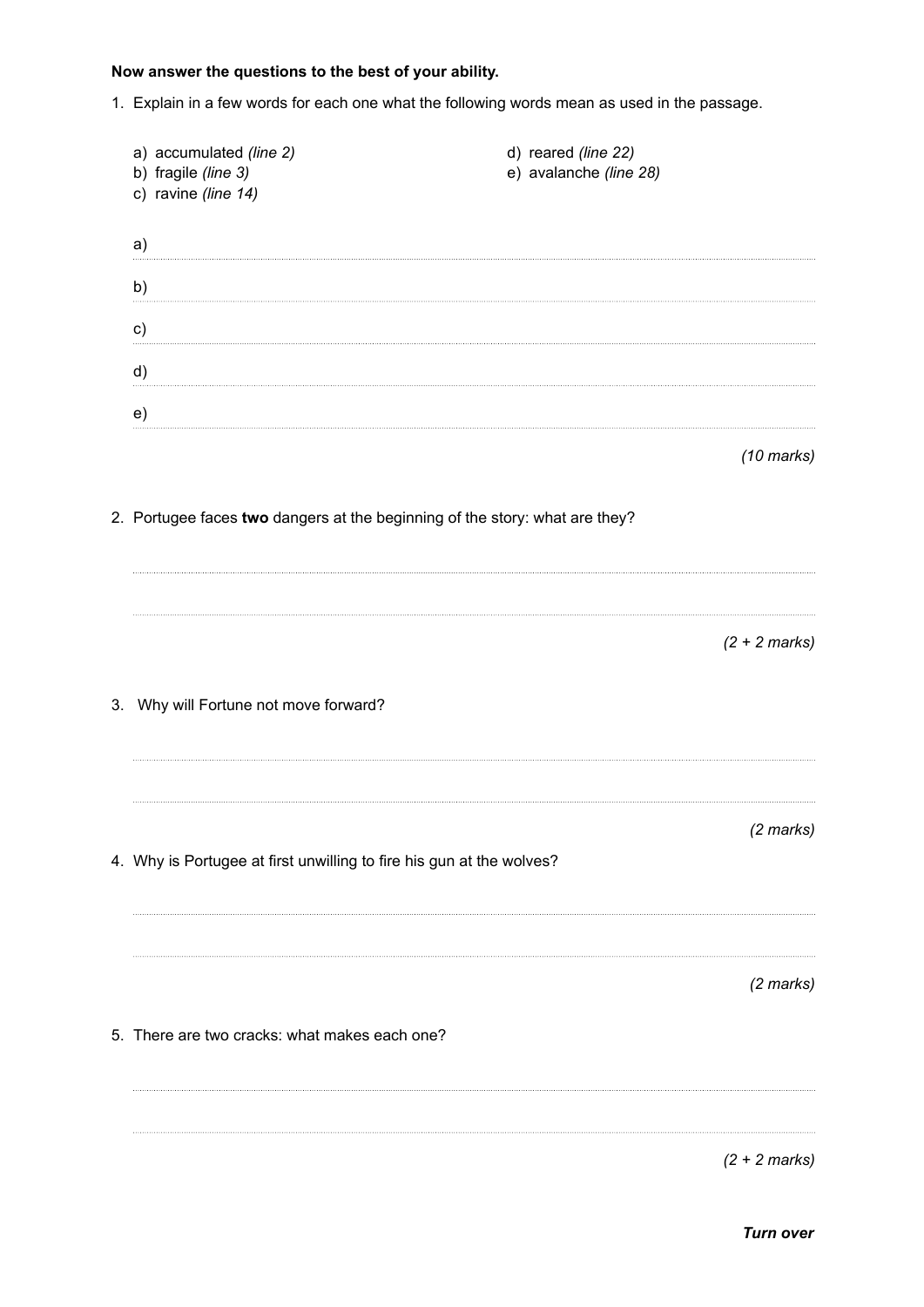6. Look at the fifth paragraph (which begins 'He yelled at the horse.'). Quote the phrase that tells us that Portugee thinks there is now only one thing left he can do.

|  | (2 marks) |
|--|-----------|
|--|-----------|

7. What **two** actions did Portugee carry out on Fortune which the horse had probably never experienced before?

*(2 + 2 marks)*

- 8. Portugee's idea to make Fortune break though the wolves worked.
	- a) Was it his own idea or not?
	- b) Quote the words that prove this.

*(2 + 2 marks)*

- 9. From the last paragraph:
	- a) Quote **two** images or descriptions that describe the ice or snow.

*(2 marks)*